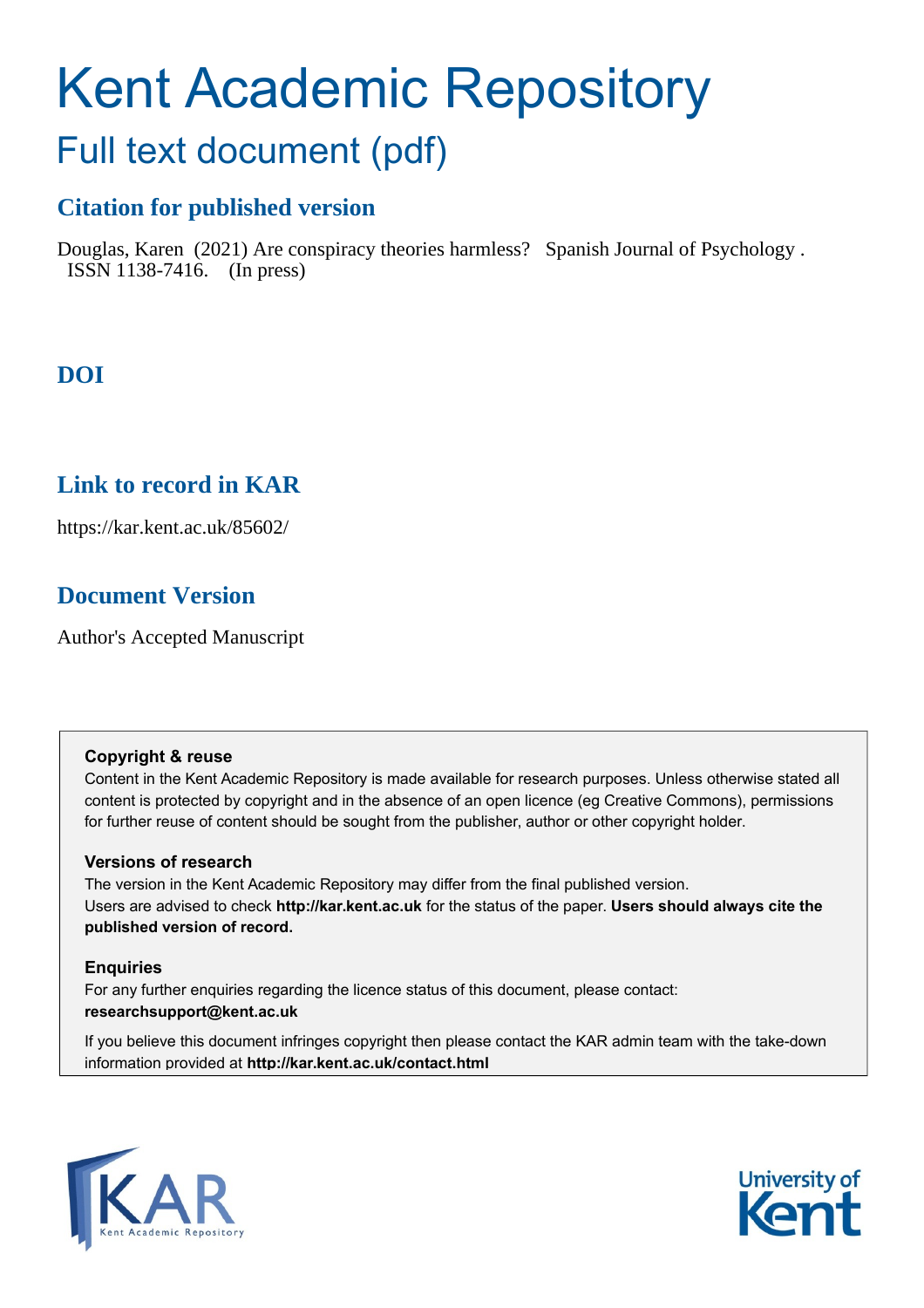<VERSO> *K. M. Douglas.* 

<RECTO> *Conspiracy Theories*

# <AT> **Are Conspiracy Theories Harmless?**

<AU> Karen M. Douglas https://orcid.org/0000-0002-0381-6924

<AFF> *University of Kent (UK)*

<COR> Correspondence concerning this article should be addressed to Karen M. Douglas. University of Kent. School of Psychology. CT2 7NP Canterbury (UK). E-mail: k.douglas@kent.ac.uk

**Conflicts of Interest**: None.

**Funding Statement**: This research received no specific grant from any funding agency, commercial or not-for-profit sectors.

**How to cite this article:** Douglas, K. M. (2021). Are conspiracy theories harmless? *The Spanish Journal of Psychology, 24*. Exx. http://doi.org/xxx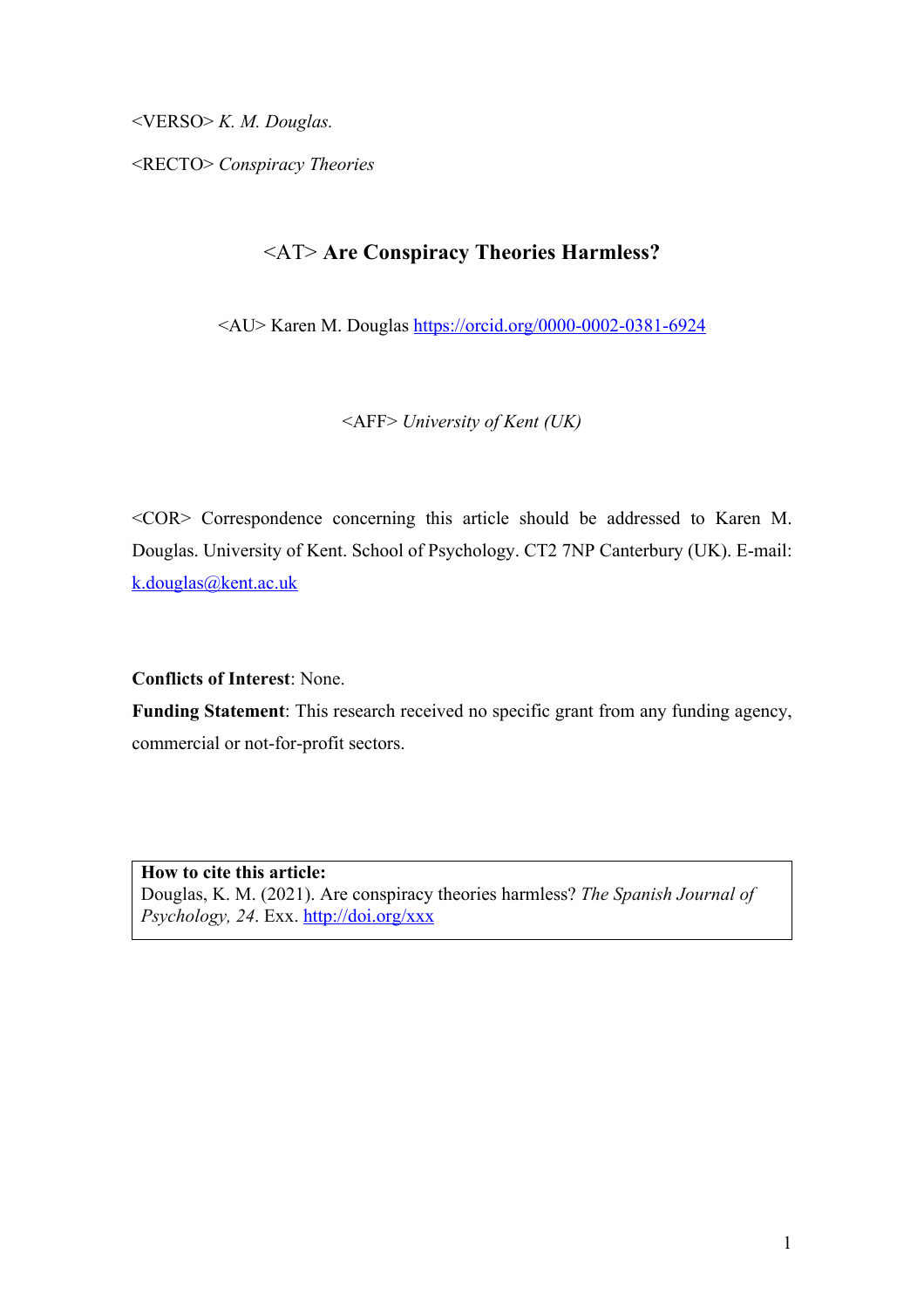## <ABS> **Abstract**

In recent years, there has been an increasing interest in the consequences of conspiracy theories and the COVID–19 pandemic raised this interest to another level. In this article, I will outline what we know about the consequences of conspiracy theories for individuals, groups, and society, arguing that they are certainly not harmless. In particular, research suggests that conspiracy theories are associated with political apathy, support for non-normative political action, climate denial, vaccine refusal, prejudice, crime, violence, disengagement in the workplace, and reluctance to adhere to COVID–19 recommendations. In this article, I will also discuss the challenges of dealing with the negative consequences of conspiracy theories, which present some opportunities for future research.

<HIS> *Received 28 October 2020; Revised XXXX; Accepted XXXX.* 

<KWD> **Keywords:** conspiracy theories, health, politics, prejudice, COVID-19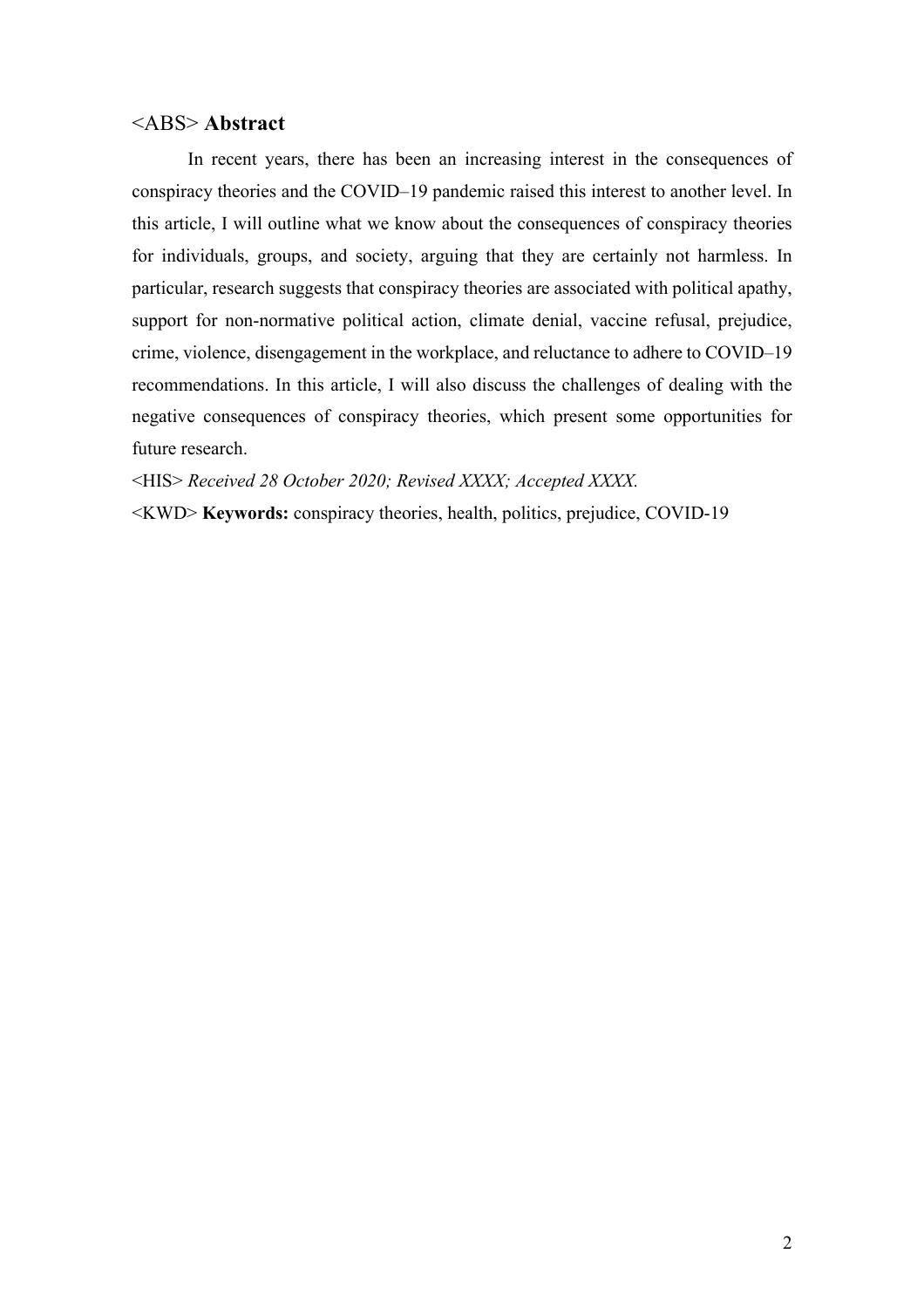In March 2020, the world was faced with the reality of a global pandemic, and almost as soon as the news started to emerge about COVID–19, so did the conspiracy theories. Was the virus a hoax to control the general public? Was it a Chinese bioweapon designed to wage war on the U.S.? Did 5G phone masts spread the virus? To those of us who study the psychology of conspiracy theories, the emergence of new conspiracy theories at this time did not come as a huge surprise. Indeed, conspiracy theories have always tended to surface in times of crisis and unrest (van Prooijen & Douglas, 2017). However, conspiracy theories like these are not harmless—instead, they bring with them significant and damaging consequences. In this article, I will summarize what we know so far about the consequences of conspiracy theories, and will also outline some challenges for dealing with them.

#### <H2> *Why People Believe in Conspiracy Theories*

Conspiracy theories explain significant events and circumstances as the secret and malicious acts of powerful groups (Douglas et al., 2019). Research on the psychology of conspiracy theories has grown significantly in the past 15 years, focusing predominantly on why some people are inclined toward conspiracy theories while others are not. This literature suggests that people are drawn to conspiracy theories in an attempt to satisfy important psychological needs (Douglas et al., 2017).

The first of these—*epistemic*—relates to the needs for knowledge and clarity. For example, when people feel uncertain they are more drawn to conspiracy theories (van Prooijen & Jostman, 2013), and conspiracy theories seem to appeal more to people who show a tendency to look for patterns and meaning in chaos (van Prooijen et al., 2018). The second set of needs—*existential*—refer to the needs people have to feel safe, secure, and in control. For example, people tend to believe conspiracy theories more when they are anxious (Grzesiak-Feldman, 2013) and when they feel powerless (Abalakina-Paap et al., 1999). Finally people have *social* needs to feel good about themselves and the groups to which they belong, and these needs also seem to lead people toward conspiracy theories. For example, people who want to feel unique compared to others are more likely to believe in conspiracy theories (Lantian et al., 2017), as are people who feel that a social group to which they belong is important but underappreciated by others (Cichocka et al., 2016).

#### <H2> *Consequences of Conspiracy Theories*

While there is growing consensus among researchers regarding the psychological underpinnings of conspiracy beliefs, the consequences of conspiracy theories are less well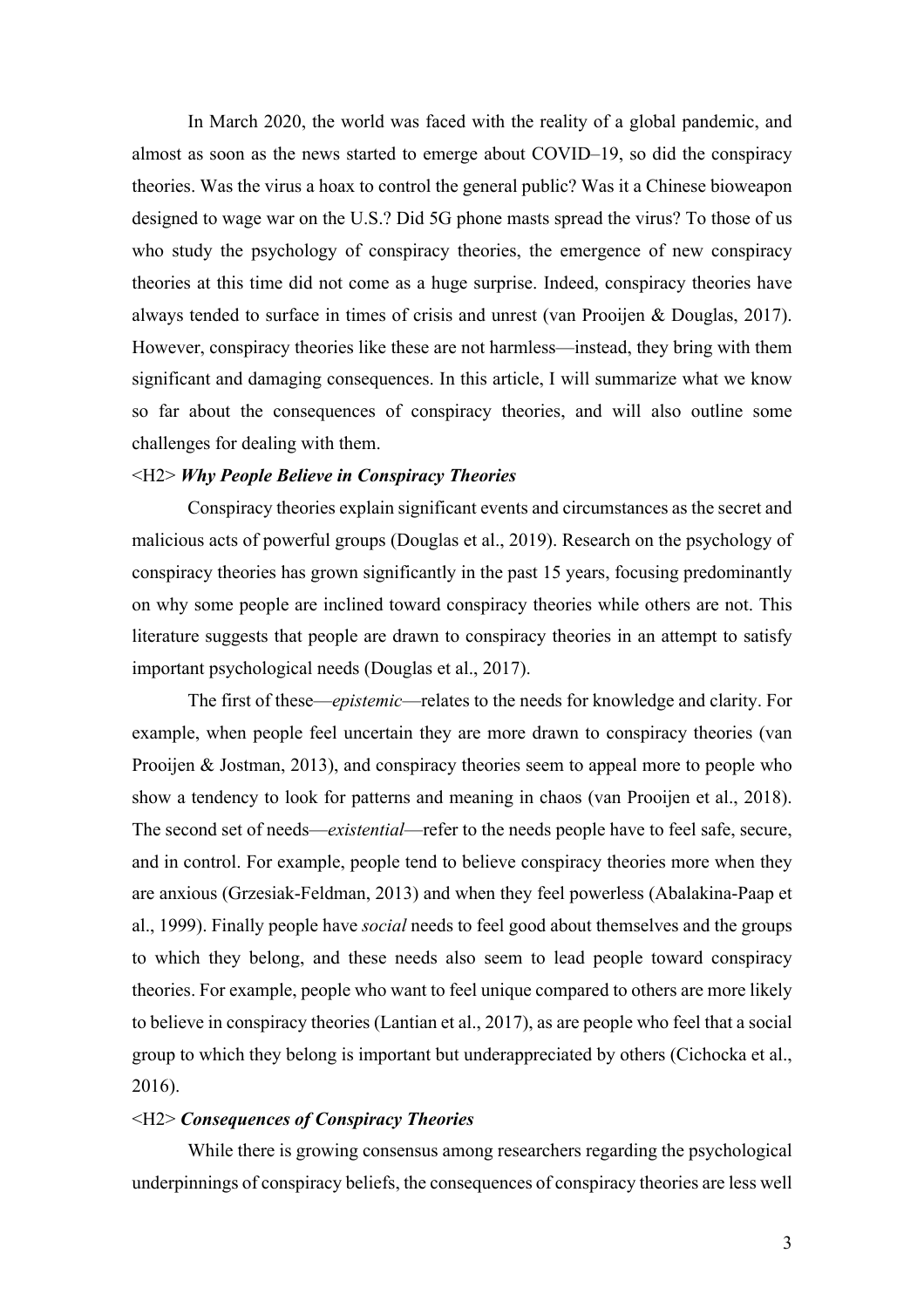understood. Some theorists argue that there may be positive outcomes. Specifically, conspiracy theories may provide a sense of community for people with marginal views (Franks et al., 2017). They may also open up opportunities for political debate (Miller, 2002), increase accountability (Basham, 2003; Dentith, 2016), encourage greater transparency (Swami & Coles, 2010) and inspire people to mobilize toward collective goals with the intention to bring about social change (Imhoff & Bruder, 2014; Mari et al., 2017). Some scholars view conspiracy theories as a result of people's attempts to understand social and political reality (Knight, 2001; Radnitz & Underwood, 2017), and therefore as an important ingredient of democratic discourse (Moore, 2016).

However, so far the positive outcomes of conspiracy theorizing seem to be heavily outweighed by the negative psychological and societal consequences which have been studied more comprehensively in psychology and other social sciences. In the following sections, I will outline what we know so far about these consequences.

#### <H3> *Attitudes and Attitude Change*

In one of the first investigations of the consequences of conspiracy theories, Butler et al. (1995) found that they are persuasive. Butler et al. asked participants who had just viewed the Oliver Stone film *JFK*—which presented a conspiracy narrative about the assassination of President John F. Kennedy—to rate their agreement with the conspiracy story. Compared to participants who had not yet viewed the film, those exiting the cinema agreed significantly more with the conspiracy story. Douglas and Sutton (2008) found similar results with respect to conspiracy theories about the death of Princess Diana. Specifically, people who read conspiracy theories about her death agreed more that the event was due to a conspiracy. Douglas and Sutton further demonstrated that people were not aware that their attitudes had changed as a result of reading the conspiracy theories.

These attitude change effects may depend on people's pre-existing attitudes. For example, Uscinski et al. (2016) included the word "conspiracy" in a survey about media coverage during the 2012 U.S. presidential election. Half of the surveys included this word and the other half did not. Uscinski and colleagues found that the inclusion of the word "conspiracy" only influenced people who had also scored high in a general tendency toward conspiracy thinking. Overall, these findings suggest that conspiracy theories can have a significant impact on people's attitudes, and even more so if people are already inclined to believe in conspiracy theories. In online environments where "echo chambers" of conspiracy believers are almost exclusively exposed to conspiracy content, attitudes can become more polarized and extreme (del Vicario et al., 2016; Bessi et al., 2015).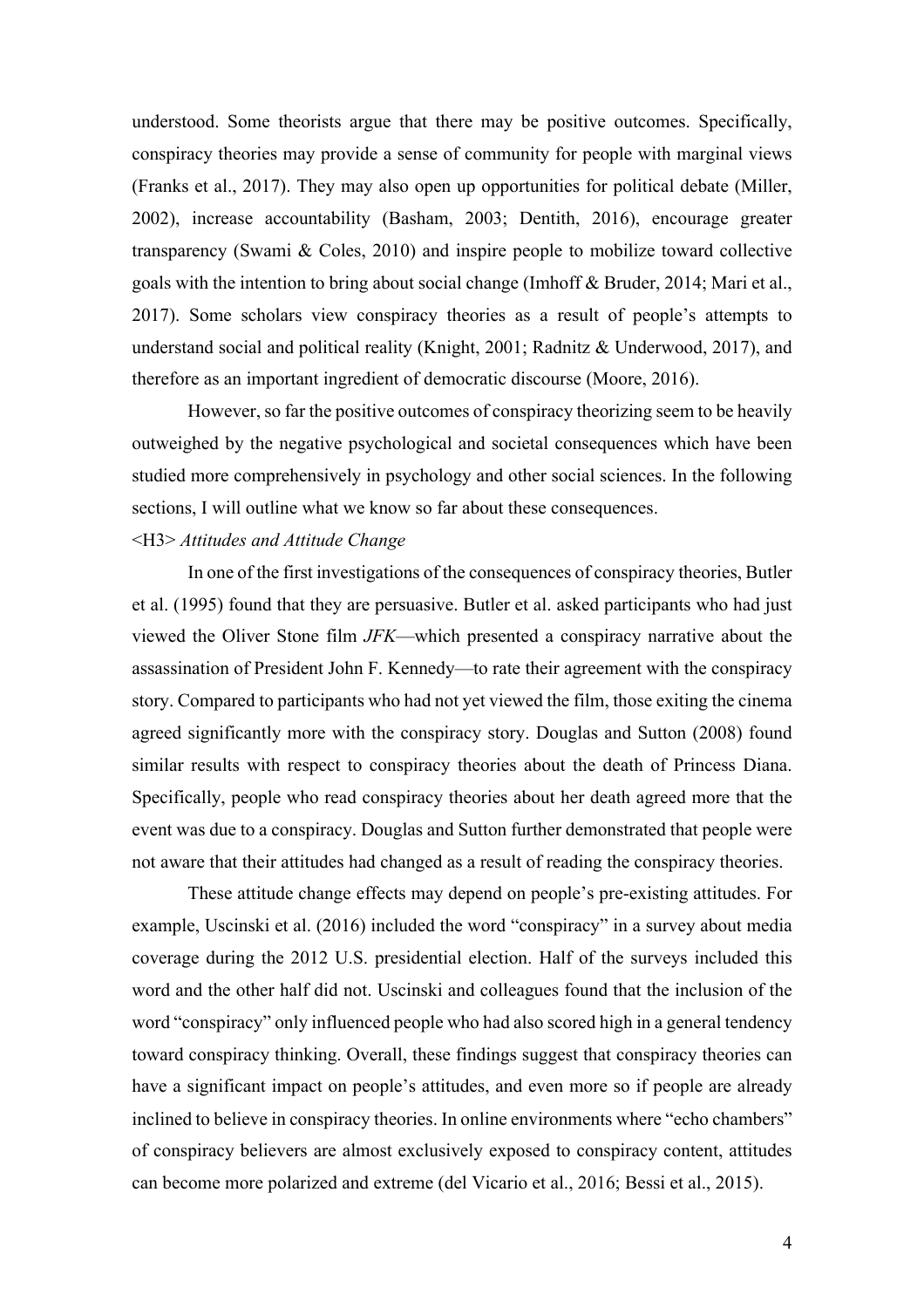#### <H3> *Politics, Extremism, Crime, and Violence*

A number of studies suggest that conspiracy theories have consequences for people's political intentions. Jolley and Douglas (2014a) found that people who were asked to read anti-government conspiracy theories were less inclined to vote in the next election, compared to participants who had been given information refuting those conspiracy theories. Butler et al (1995) also showed that people were less likely to want to engage in politics after watching the film *JFK.* After reading conspiracy theories, people also tend to indicate that their trust in politics has diminished (Einstein & Glick, 2013). Furthermore, people who show a general tendency toward conspiracy theories are less inclined to register to vote, donate to a political campaign, or display political signs outside their homes (Uscinski & Parent, 2014).

Aside from this political apathy however, conspiracy theories may sometimes be associated with radicalized and extremist activities. Indeed, they have been linked to nonnormative political actions such as protests (Imhoff & Bruder, 2014) and illegal actions such as occupying buildings (Mari et al., 2017). Bartlett and Miller (2010) found that conspiracy theorizing was prevalent in online extremist groups, both for extreme rightand extreme left-wing groups. Conspiracy theories may therefore be a "radicalizing multiplier" (p. 4) that serves to reinforce ideologies and psychological processes within extremist groups. Recently, Rottweiler and Gill (2020) found a link between conspiracy beliefs and violent extremist intentions. Specifically, these relationships were stronger for individuals who have low self-control, have weaker morality when it comes to the law, but score higher in self-efficacy.

More generally, conspiracy beliefs have been associated with intentions to engage in violence. Uscinski and Parent (2014) found that people who were more predisposed to conspiracy theories were more likely than others to agree that "violence is sometimes an acceptable way to express disagreement with the government". People inclined toward conspiracy theories also show a greater willingness to conspire themselves (Douglas & Sutton, 2011), more relaxed attitudes towards gun ownership (Uscinski & Parent, 2014) and are more likely to engage in everyday small crimes such as running red traffic lights and paying for goods with cash to avoid taxation (Jolley et al., 2019).

#### <H3> *Prejudice, Discrimination, and Intergroup Relations*

Conspiracy theories are also associated with negative attitudes towards outgroups. In one study, Swami (2012) asked Malaysian participants to indicate their belief in conspiracy theories generally, their belief in anti-Jewish conspiracy theories (e.g., that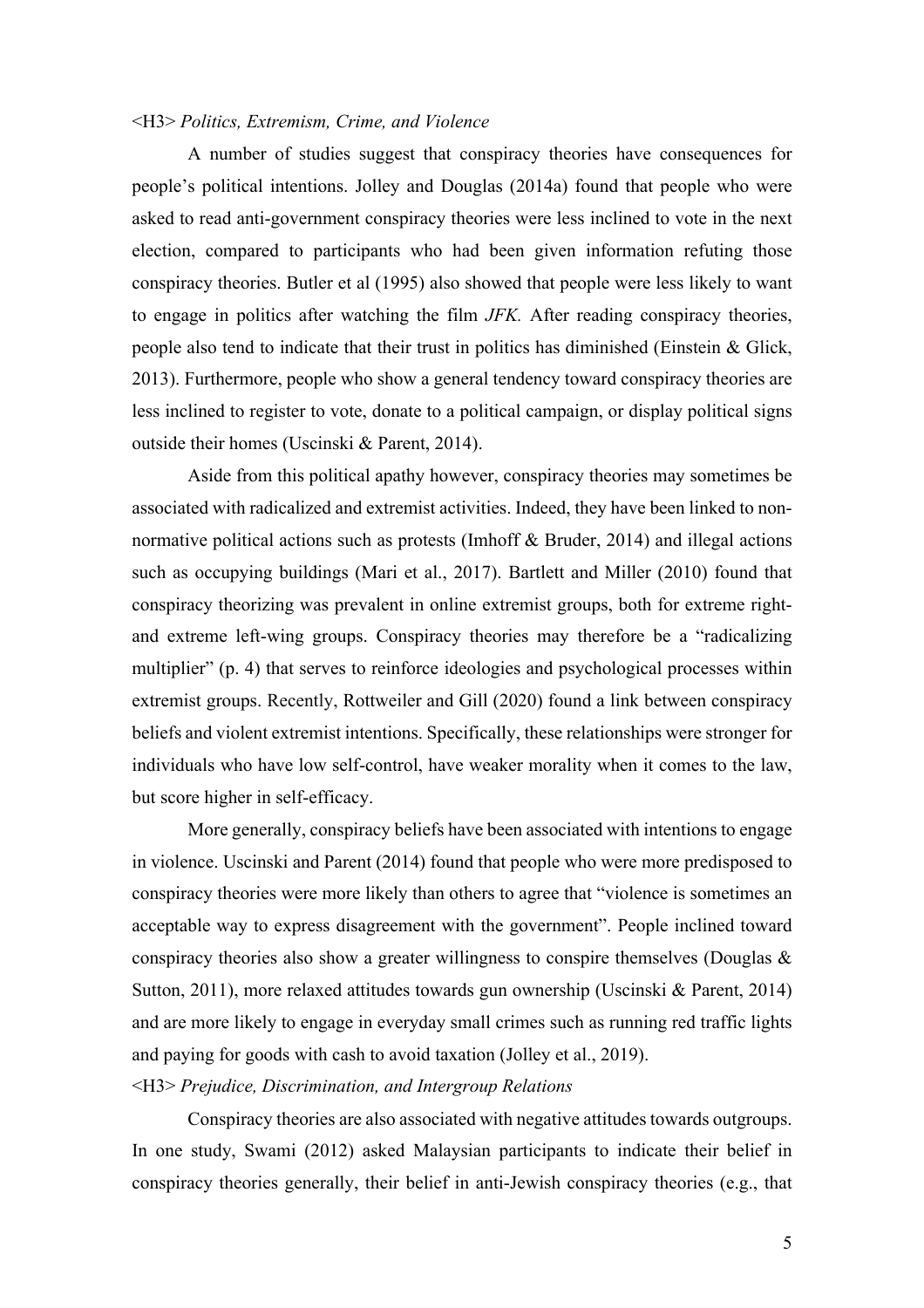Jews are trying to establish a secret world government), and attitudes towards Israelis amongst other ideological attitudes. Belief in anti-Jewish conspiracy theories was associated with anti-Israeli attitudes but also racism towards Chinese people. In experimental studies, Jolley et al. (2020) found that exposure to anti-Jewish conspiracy theories predicted prejudice and discrimination toward Jews, but also prejudice toward groups who were not part of the alleged conspiracy, such as Americans, Asians, and Arabs. Overall, this research suggests that conspiracy theories may have damaging and broad implications for intergroup relations.

Other research has linked anti-Jewish conspiracy beliefs to anti-Semitic attitudes generally (Golec de Zavala & Cichocka, 2012) and discrimination toward Jews (Bilewicz et al., 2013). These beliefs appear to be largely driven by feelings of political uncontrollability (Kofta et al., 2020). Imhoff and Bruder (2014) also showed that a tendency toward conspiracy theorizing was associated with prejudice towards high-power groups such as Jews and Americans. Conspiracy theories may therefore reinforce an "us" versus "them" dichotomy, further reinforcing tensions between groups.

## <H3> *Climate Attitudes and Science Denialism*

Climate denial is prominent in the U.S. (Uscinski et al., 2017) and is linked to conspiracy beliefs such as the idea that climate change is a hoax fabricated by climate scientists to win research funding (Douglas & Sutton, 2015). Jolley and Douglas (2014b) showed that these conspiracy theories negatively influence people's intentions to become more energy efficient and reduce their carbon footprint. Specifically, people who read about climate change conspiracy theories felt powerless, uncertain, and disillusioned, and were in turn less inclined to take climate action. Another study has shown that climate change conspiracy theories also reduce intentions to sign a petition to help reduce the impact of global warming (van der Linden, 2015).

A significant number of studies have shown that conspiracy theories about climate change go hand in hand with science denial more generally (e.g., Lewandowsky et al., 2015; Lewandowsky et al., 2013; Uscinski et al., 2017). Many other conspiracy theories express mistrust in science and rejection of scientific findings. For example, conspiracy beliefs have been linked to negative attitudes about genetically modified food, vaccination, the origins of the AIDS virus, forensic evidence about the 9/11 attacks, and beliefs about the origins of COVID–19 (see also Rutjens et al., 2017).

<H3> *Health Choices*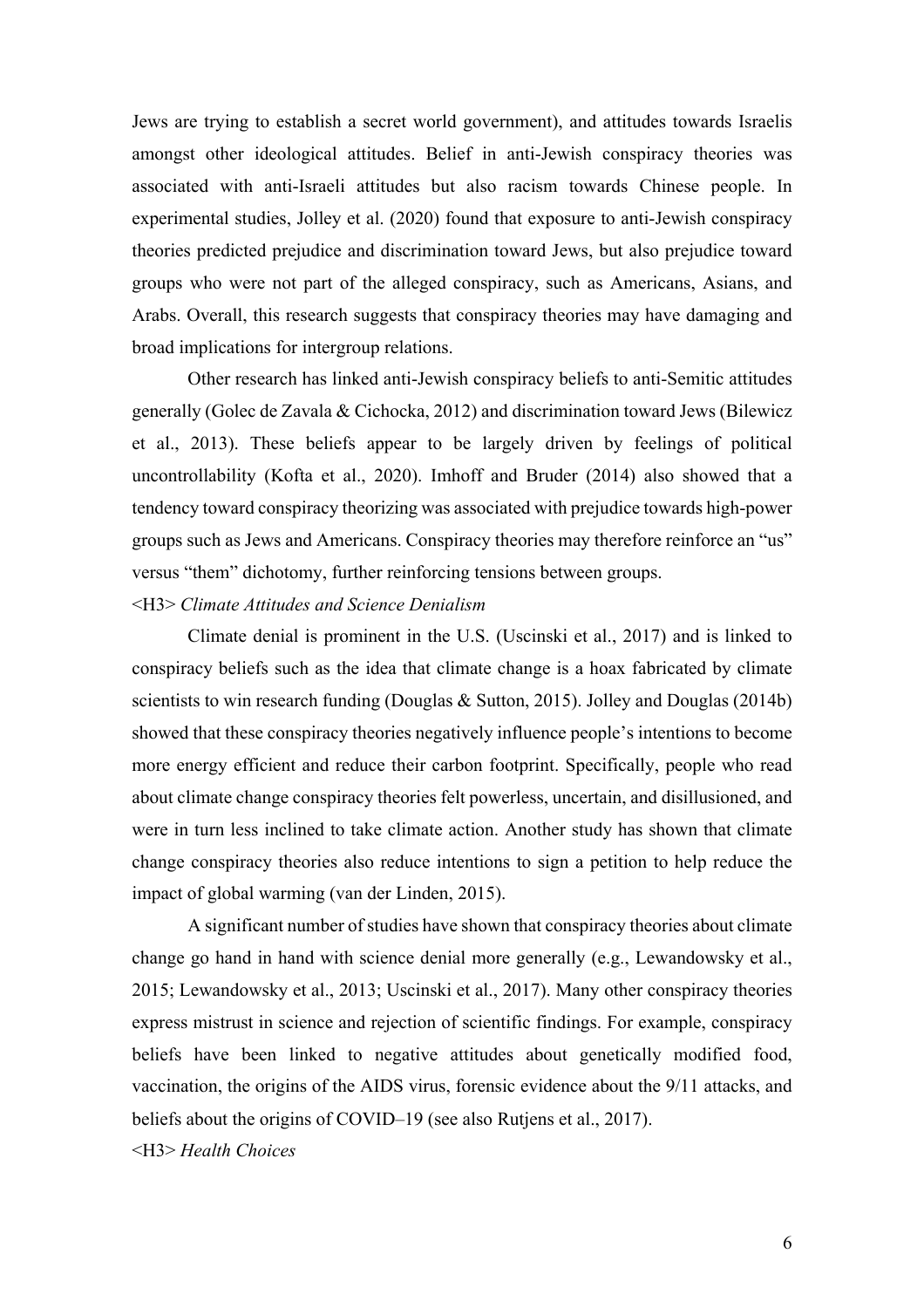Several studies have also linked belief in conspiracy theories to risky healthy choices. For example, conspiracy beliefs alleging that birth control is a form of genocide against Africans and African Americans are associated with more negative attitudes towards contraception in the U.S. (e.g., Thorburn Bird & Bogart, 2003; Thorburn & Bogart, 2005). Perceived discrimination against African Americans also plays a role in the rejection of contraception (e.g., Bogart & Thorburn Bird, 2003), and similar findings have been found in South Africa where these conspiracy theories are also popular (Grebe & Natrass, 2012).

Oliver and Wood (2014) found in U.S. nationally representative samples that over half of the population believes in one health-related conspiracy theory (e.g., that mobile phones cause cancer but this fact is hidden by health officials). They further found that believers were less likely to trust medical professionals and were more likely to look elsewhere (e.g., alternative medicines) for treatment (see also Lamberty & Imhoff, 2018). Experimental research has shown that anti-vaccine conspiracy beliefs significantly decrease people's intentions to vaccinate (Jolley & Douglas, 2014b), and qualitative research exploring people's vaccination decisions has found that conspiracy theories play a significant role in these decisions (Craciun & Baban, 2012; Khan & Sahibzada, 2016). <H3> *Work Choices*

Furthermore, a small number of studies have examined the consequences of conspiracy beliefs in the workplace. van Prooijen and de Vries (2016) found that believing that conspiracies happen in the workplace was associated with increased turnover intentions due to reduced organizational commitment. In experimental studies, Douglas and Leite (2017) found that participants who were asked to imagine a conspiratorial workplace were more likely to want to leave the workplace compared to participants in a control condition. This effect was driven by lower feelings of commitment to the workplace, and lower job satisfaction. Others have argued that rumors and gossip may be detrimental to the workplace (DiFonzo et al., 1994), and research suggests that conspiracy theories at work may also be more than just trivial ideas shared during break times.

#### <H3> *COVID–19 Conspiracy Theories*

Finally, recent research has examined some of the consequences of believing in conspiracy theories about COVID–19. In particular, this research has shown that belief in these conspiracy theories has negative consequences for people's intentions to comply with government recommendations to reduce the spread of the virus. For example, Romer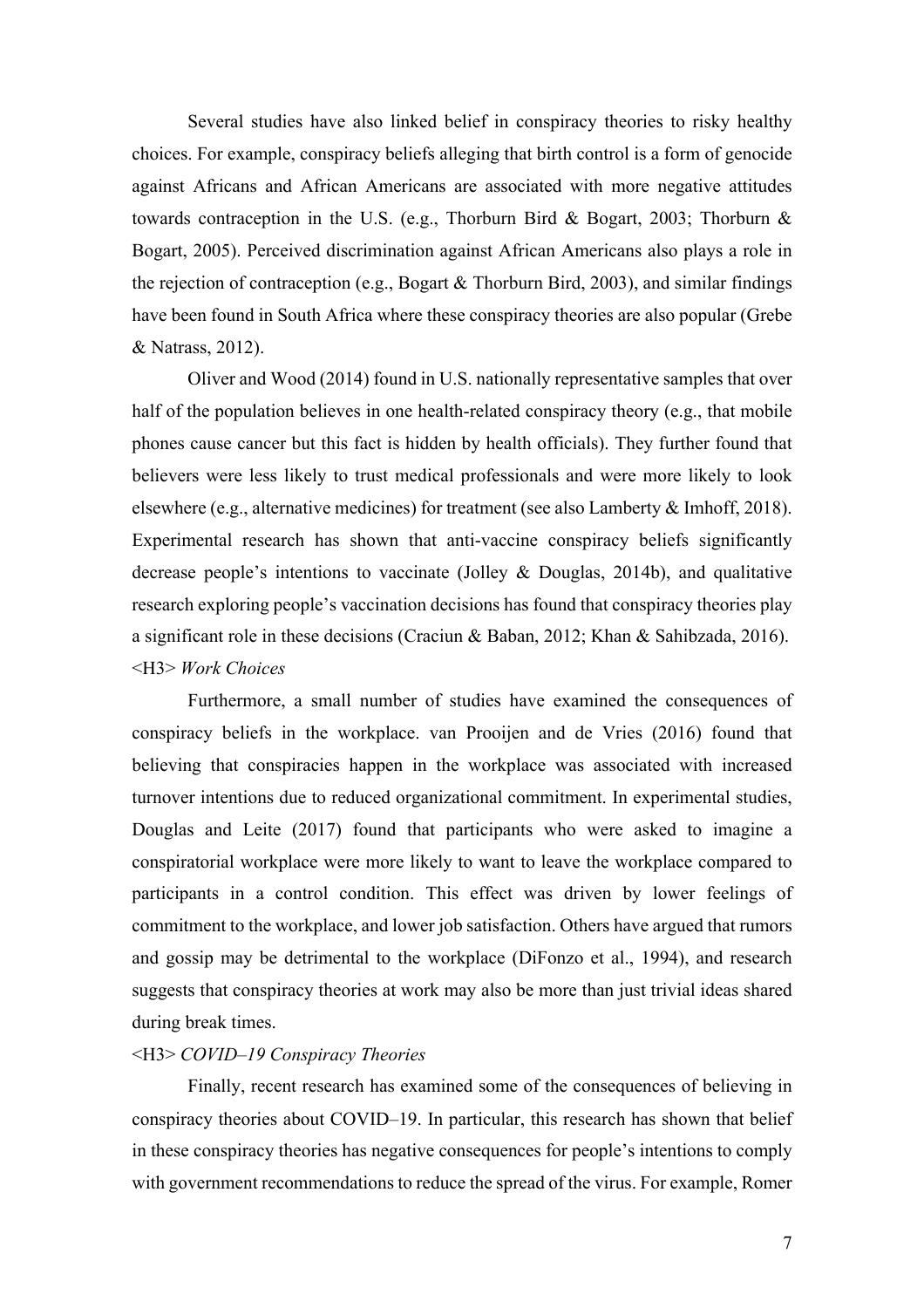and Jamieson (2020) found that belief in COVID–19 conspiracy theories in the U.S. was associated with lower perceived threat of the pandemic, less likelihood of taking preventive action (e.g., wearing a mask), and refusal of a vaccine if one became available. Imhoff and Lamberty (2020) found that "hoax" conspiracy theories in particular predicted refusal of preventive behaviors, but conspiracy beliefs that the virus is a bioweapon were associated with more self-centered prepping behavior. Furthermore, Biddlestone et al. (2020) demonstrated that people with an individualist (versus collectivist) mindset were less likely to engage in COVID–19 preventive behaviors, a relationship mediated by belief in COVID–19 conspiracy theories.

Other negative consequences of COVID–19 conspiracy theories include willingness to engage in vandalism of 5G phone masts and violence more generally (Jolley & Paterson, 2020), and a large number of unpublished preprints available on psycharxiv.com suggest that belief in COVID–19 conspiracy theories is also associated with outcomes such as support for alternative remedies, and stockpiling. Like many other types of conspiracy theories, COVID–19 conspiracy theories therefore also appear to do harm.

#### <H2> *Dealing with Conspiracy Theories: Practical Solutions and Future Research*

Research suggests that it is difficult to address the consequences of conspiracy theories because such theories are so nebulous and are often unfalsifiable, making them difficult to tackle head on (e.g., Lewandowsky et al., 2012). People who believe in conspiracy theories are also typically very committed to their beliefs, which are often driven by political attitudes and beliefs associated with important group memberships (Uscinski et al., 2016). Such ties are hard to break. However, as we have seen in the case of COVID–19 conspiracy theories, promoting a collectivist mindset may help people resist the temptation of conspiracy theories (Biddlestone et al., 2020). Promoting a more collectivist mindset may therefore also be a way in general to break the negative consequences that "us" versus "them" conspiracy theorizing can bring.

Another challenge in dealing with conspiracy theories is that when trusted and influential sources of information argue in favor of conspiracy theories, potentially damaging ideas can gain traction. People may be reluctant to accept counterarguments from governments or other official sources who are typically viewed as "outgroups". However, one option for dealing with conspiracy theories might be to use trusted influential messengers to present counterarguments. In other words, combating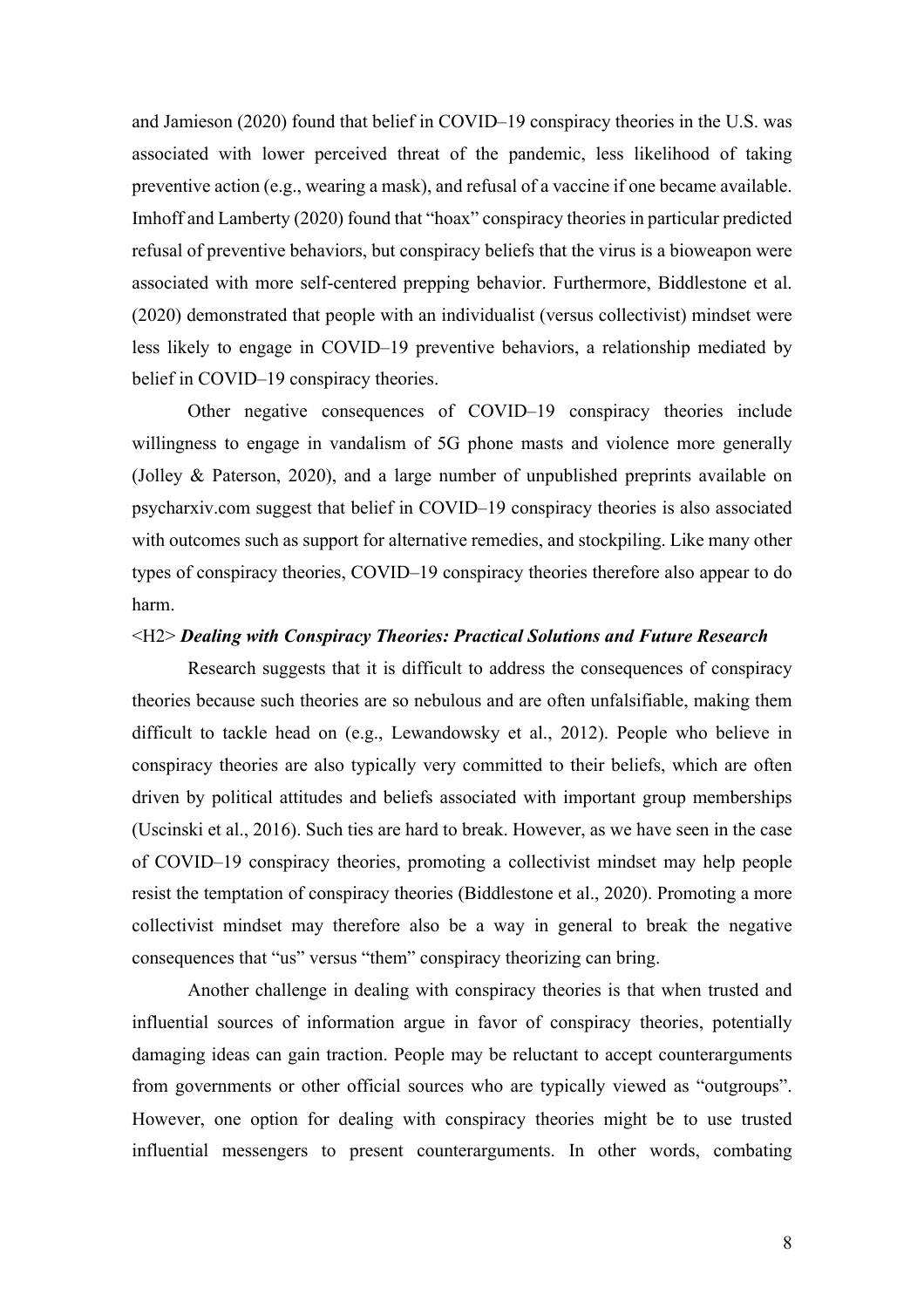conspiracy theories is likely to be more successful if the counterarguments come from people who are trusted, such as valued ingroup members (Nisbet, 2009).

Another possibility for dealing with conspiracy theories uses a similar idea to the principle of inoculation in vaccinations. Specifically, "inoculating" people with factual information can curtail the impact of conspiracy theories. For example, Jolley and Douglas (2017) showed that for anti-vaccine conspiracy theories, pro-vaccine counterarguments were effective in improving intentions to vaccinate if presented prior to the conspiracy theories. However, once the conspiracy theories had already been presented, they were difficult to counter with pro-vaccine arguments. A related strategy may be to present people with pre-exposure warnings to let people know that there is a possibility that future information is intended to mislead them (Lewandowsky et al., 2012). Serious games using similar techniques have already been shown to effectively reduce the impact of misinformation more generally (Maertens et al., 2020).

Finally, earlier in this article I wrote about the psychological needs that draw people toward conspiracy theories (Douglas et al., 2017). A broader and longer-term strategy for dealing with conspiracy theories might be to attempt to address these psychological needs directly. To do so, a more nuanced understanding of how these needs fluctuate over time and with changing political and social circumstances may be needed. However, focusing on people's psychological needs and attempting to address those needs by means other than conspiracy theories might make conspiracy theories less appealing. They might also improve people's day to day wellbeing.

#### <H2> *Conclusions*

Conspiracy theories are associated with a range of negative consequences for political engagement, political behavior, climate engagement, trust in science, vaccine uptake, civic behavior, work-related behavior, intergroup relations, and more recently the COVID–19 response. A significant challenge for researchers is to learn how to deal with conspiracy theories and their associated effects.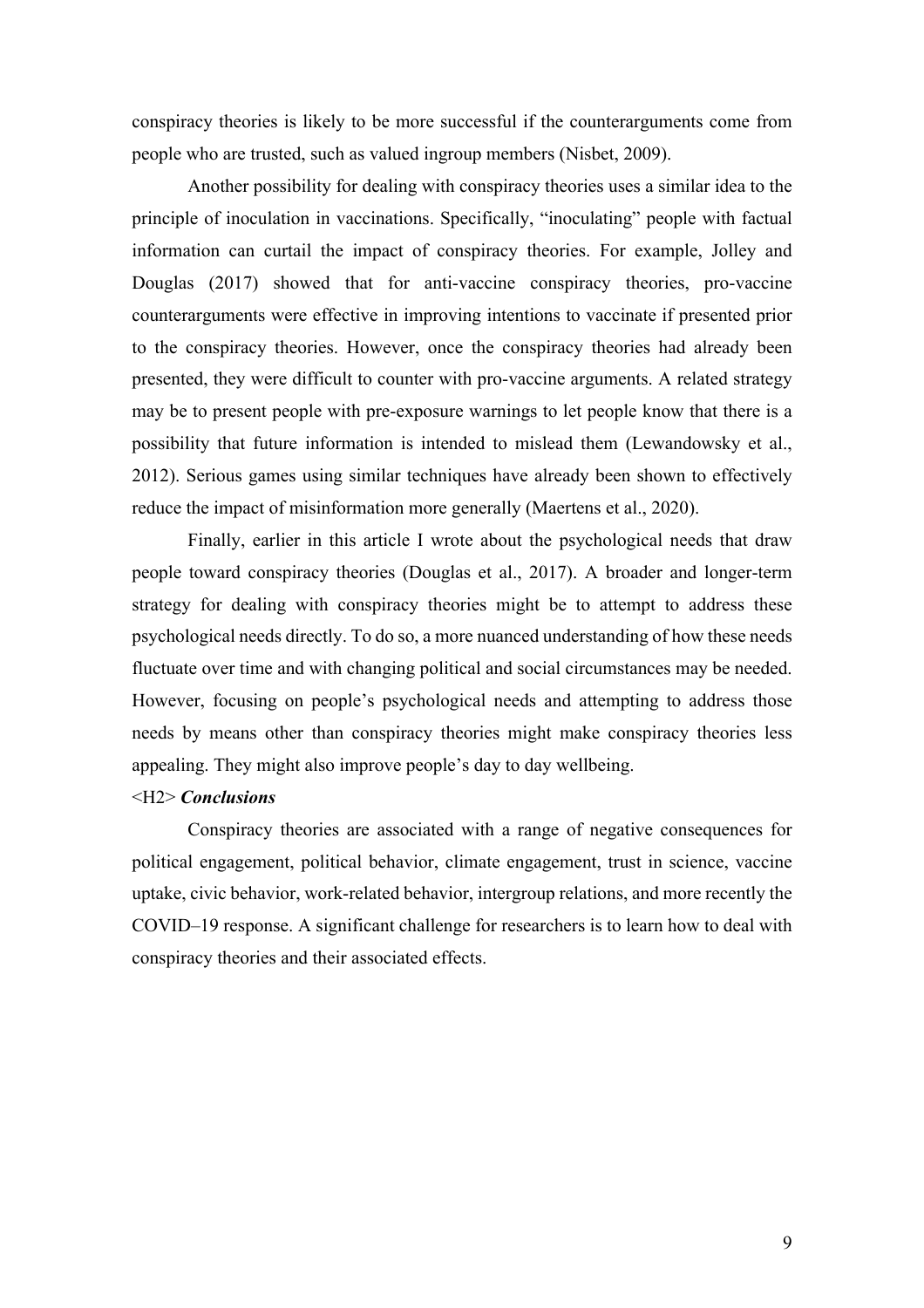## <H1> **References**

- <REFJ> Abalakina-Paap, M., Stephan, W. G., Craig, T., & Gregory, L. W. (1999). Beliefs in conspiracies. *Political Psychology, 20*(3), 637–647. https://doi.org/10.1111/0162- 895X.00160
- <REFJ> Bartlett, J., & Miller, C. (2010). *The power of unreason: Conspiracy theories, extremism and counter-terrorism*. Demos.
- <REFJ> Basham, L. (2003). Malevolent global conspiracy. *Journal of Social Philosophy, 34*(1), 91–103. https://doi.org/10.1111/1467-9833.00167
- <REFJ> Bessi, A., Coletto, M., Davidescu, G. A., Scala, A., Caldarelli, G., & Quattrociocchi, W. (2015). Science vs conspiracy: Collective narratives in the age of misinformation. *PLOS ONE*, *10*(2), Article e0118093. https://doi.org/10.1371/journal.pone.0118093
- <REFJ> Biddlestone, M., Green, R., & Douglas, K. M. (2020). Cultural orientation, power, belief in conspiracy theories, and intentions to reduce the spread of COVID–19. *British Journal of Social Psychology, 59*(3), 663–673. https://doi.org/10.1111/bjso.12397
- <REFJ> Bilewicz, M., Winiewski, M., Kofta, M., & Wójcik, A. (2013). Harmful ideas: The structure and consequences of anti-Semitic beliefs in Poland. *Political Psychology, 34*(6), 821–839. http://doi.org/10.1111/pops.12024
- $\langle REFJ \rangle$  Bogart, L. M., & Thorburn Bird, S. (2003). Exploring the relationship of conspiracy beliefs about HIV/AIDS to sexual behaviors and attitudes among African-American adults. *Journal of the National Medical Association*, *95*(11), 1057–1065.
- <REFJ> Butler, L. D., Koopman, C., & Zimbardo, P. G. (1995). The psychological impact of viewing the film" JFK": Emotions, beliefs, and political behavioral intentions. *Political Psychology*, *16*(2), 237–257. https://www.jstor.org/stable/3791831
- <REFJ> Cichocka, A., Marchlewska, M., & Golec de Zavala, A. (2016). Does self-love or selfhate predict conspiracy beliefs? Narcissism, self-esteem and the endorsement of conspiracy theories. *Social Psychological and Personality Science, 7*(2), 157–166. https://doi.org/10.1177/1948550615616170
- <REFJ> Craciun, C., & Baban, A. (2012). "Who will take the blame?" Understanding the reasons why Romanian mothers decline HPV vaccination for their daughters. *Vaccine, 30*(48), 6789–6793. https://doi.org/10.1016/j.vaccine.2012.09.016
- <REFJ> Del Vicario, M., Vivaldo, G., Bessi, A., Zollo, F., Scala, A., Caldarelli, G., & Quattrociocchi, W. (2016). Echo chambers: Emotional contagion and group polarization on Facebook. *Scientific Reports*, *6*, Article 37825. https://doi.org/10.1038/srep37825
- $\leq$ REFJ $>$  Dentith, M. R. X. (2016). When inferring to a conspiracy might be the best explanation. *Social Epistemology*, *30*(5–6), 572–591. https://doi.org/10.1080/02691728.2016.1172362
- <REFJ> DiFonzo, N., Bordia, P., & Rosnow, R. L. (1994). Reining in rumors. *Organizational Dynamics, 23*(1), 47–62. https://doi.org/10.1016/0090-2616(94)90087-6
- <REFJ> Douglas, K. M., & Leite, A. C. (2017). Suspicion in the workplace: Organizational conspiracy theories and work‐related outcomes. *British Journal of Psychology*, *108*(3), 486–506. https://doi.org/10.1111/bjop.12212
- $\leq$ REFJ $>$  Douglas, K. M., & Sutton, R. M. (2008). The hidden impact of conspiracy theories: Perceived and actual influence of theories surrounding the death of Princess Diana. *The Journal of Social Psychology*, *148*(2), 210–222. https://doi.org/10.3200/SOCP.148.2.210-222
- <REFJ> Douglas, K. M., & Sutton, R. M. (2011). Does it take one to know one? Belief in conspiracy theories is influenced by personal willingness to conspire. *British Journal of Social Psychology, 50*(3), 544–552. https://doi.org/10.1111/j.2044-8309.2010.02018.x
- $\langle REFJ \rangle$  Douglas, K. M., & Sutton, R. M. (2015). Climate change: Why the conspiracy theories are dangerous. *Bulletin of the Atomic Scientists*, *71*(2), 98–106. https://doi.org/10.1177/0096340215571908
- $\langle REFJ \rangle$  Douglas, K. M., Sutton, R. M., & Cichocka, A. (2017). The psychology of conspiracy theories. *Current Directions in Psychological Science, 26*(6), 538–542. https://doi.org/10.1177/0963721417718261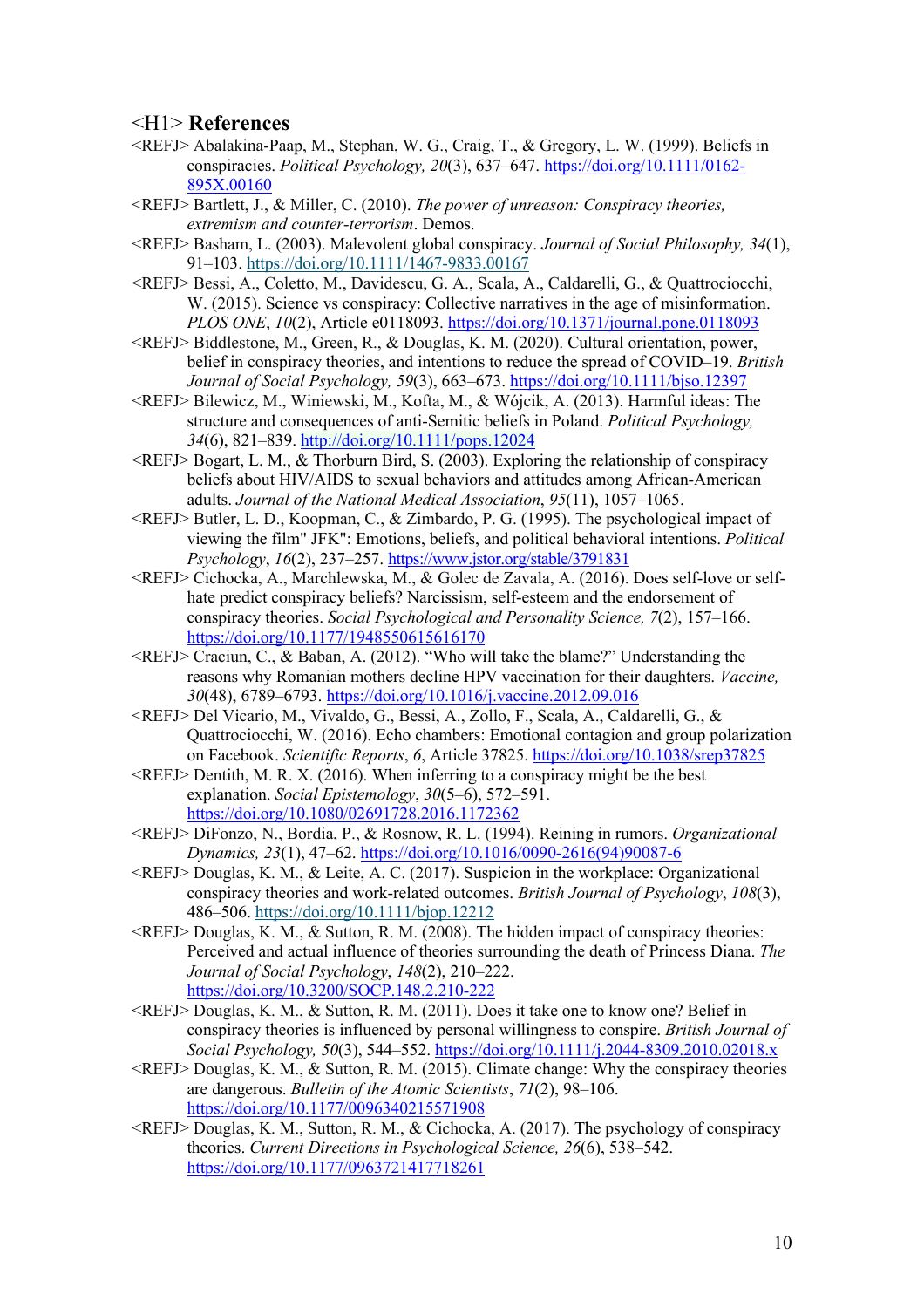- <REFJ> Douglas, K. M., Uscinski, J. E., Sutton, R. M., Cichocka, A., Nefes, T., Ang, C. S., & Deravi, F. (2019). Understanding conspiracy theories. *Political Psychology, 40*(S1), 3– 35. https://doi.org/10.1111/pops.12568
- <REFJ> Einstein, K. L., & Glick, D. M. (2015). Do I think BLS data Are BS? The consequences of conspiracy theories. *Political Behavior*, *37*(3), 679–701. https://doi.org/10.1007/s11109-014-9287-z
- <REFJ> Franks, B., Bangerter, A., Bauer, M. W., Hall, M., & Noort, M.C. (2017). Beyond "monologicality"? Exploring conspiracist worldviews. *Frontiers in Psychology, 8*. https://doi.org/10.3389/fpsyg.2017.00861
- <REFJ> Golec de Zavala, A., & Cichocka, A. (2012). Collective narcissism and anti-Semitism in Poland. *Group Processes and Intergroup Relations*, *15*(2), 213–229. https://doi.org/10.1177/1368430211420891
- <REFJ> Grebe, E. G., & Nattrass, N. (2012). AIDS conspiracy beliefs and unsafe sex in Cape Town. *AIDS and Behavior, 16*(3), 761–773. http://doi.org/10.1007/s10461-011-9958-2
- <REFJ> Grzesiak-Feldman, M. (2013). The effect of high-anxiety situations on conspiracy thinking. *Current Psychology, 32*, 100–118. http://doi.org/10.1007/s12144-013-9165-6
- <REFJ> Imhoff, R., & Bruder, M. (2014). Speaking (un‐)truth to power: Conspiracy mentality as a generalized political attitude. *European Journal of Personality*, *28*(1), 25–43. https://doi.org/10.1002/per.1930
- <REFJ> Imhoff, R., & Lamberty, P. (2020). A bioweapon or a hoax? The link between distinct conspiracy beliefs about the coronavirus disease (COVID–19) outbreak and pandemic behavior. *Social Psychological and Personality Science, 11*(8). https://doi.org/10.1177/1948550620934692
- $\langle REFJ \rangle$  Jolley, D., & Douglas, K. M. (2017). Prevention is better than cure: Addressing antivaccine conspiracy theories. *Journal of Applied Social Psychology, 47*(8), 459–469. https://doi.org/10.1111/jasp.12453
- $\langle REFJ \rangle$  Jolley, D., & Douglas, K. M. (2014a). The social consequences of conspiracism: Exposure to conspiracy theories decreases intentions to engage in politics and to reduce one's carbon footprint. *British Journal of Psychology*, *105*(1)*,* 35–36. https://doi.org/10.1111/bjop.12018
- <REFJ> Jolley, D., & Douglas, K. M. (2014b). The effects of anti‐vaccine conspiracy theories on vaccination intentions. *PLOS ONE*, *9*(2). Article e89177 https://doi.org/10.1371/journal.pone.0089177
- <REFJ> Jolley, D., Douglas, K., Leite, A., & Schrader, T. (2019). Belief in conspiracy theories and intentions to engage in everyday crime. *British Journal of Social Psychology, 58*(3), 534–549. https://doi.org/10.1111/bjso.12311
- <REFJ> Jolley, D., Meleady, R., & Douglas, K. M. (2020). Exposure to intergroup conspiracy theories promotes prejudice which spreads across groups. *British Journal of Psychology*, *111*(1), 17–35. https://doi.org/10.1111/bjop.12385
- <REFJ> Jolley, D., & Paterson, J. L. (2020). Pylons ablaze: Examining the role of 5G COVID– 19 conspiracy beliefs and support for violence. *British Journal of Social Psychology, 59*(3), 628–640. https://doi.org/10.1111/bjso.12394
- $\langle REFJ \rangle$  Khan, T. M., & Sahibzada, M. U. K. (2016). Challenges to health workers and their opinions about parents' refusal of oral polio vaccination in the Khyber Pakhtoon Khawa (KPK) province, Pakistan. *Vaccine*, *34*(18), 2074–2081. https://doi.org/10.1016/j.vaccine.2016.03.008
- <REFJ> Knight, P. (2001). ILOVEYOU: Viruses, paranoia, and the environment of risk. *The Sociological Review*, *48*(S2), 17–30. https://doi.org/10.1111/j.1467- 954X.2000.tb03518.x
- <REFJ> Kofta, M., Soral, W., & Bilewicz, M. (2020). What breeds conspiracy antisemitism? The role of political uncontrollability and uncertainty in the belief in Jewish conspiracy. *Journal of Personality and Social Psychology, 118*(5), 900–918. https://doi.org/10.1037/pspa0000183
- <REFJ> Lamberty, P., & Imhoff, R. (2018). Powerful pharma and Its marginalized alternatives? Effects of individual differences in conspiracy mentality on attitudes toward medical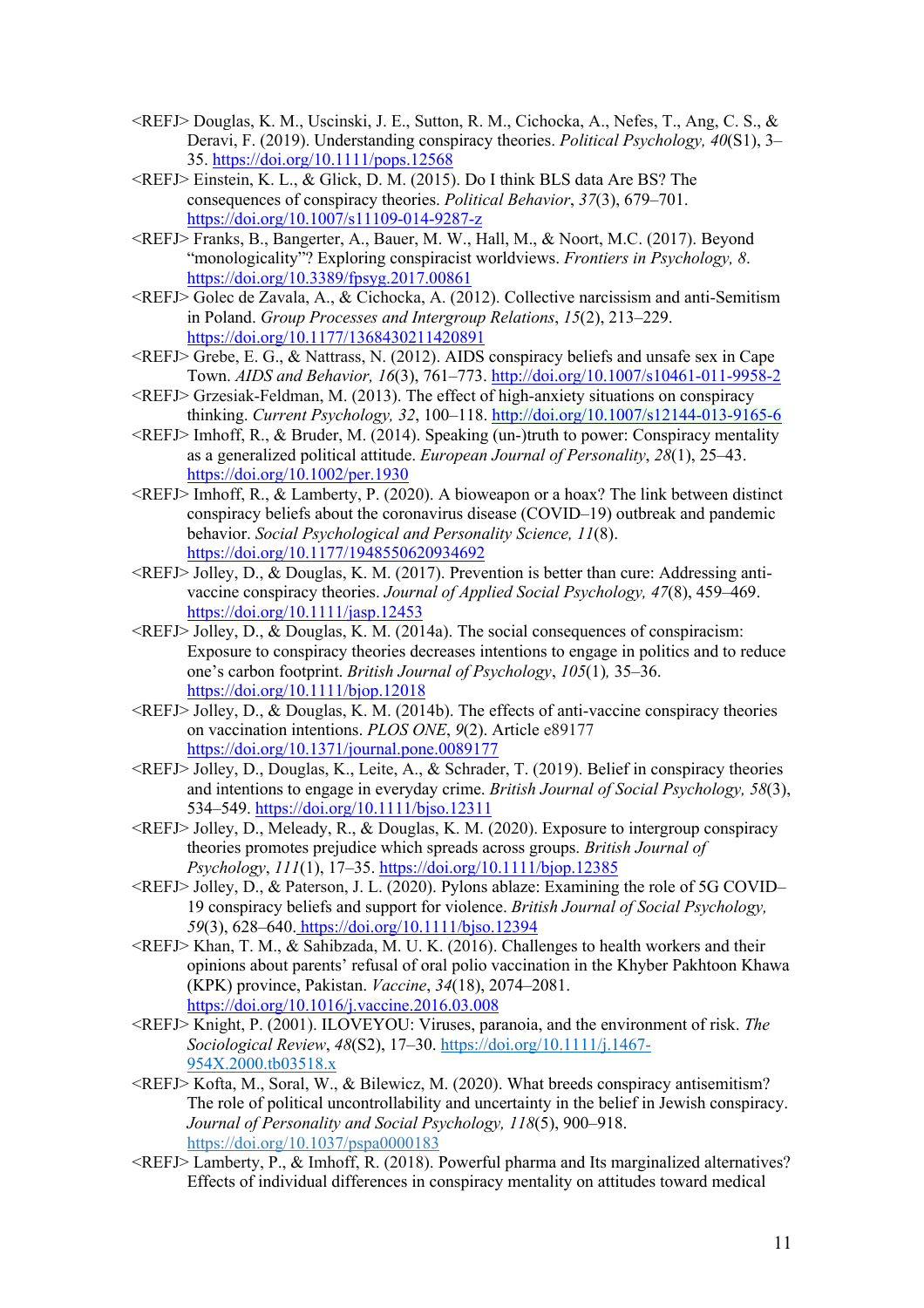approaches. *Social Psychology, 49*(5), 255–270. https://doi.org/10.1027/1864- 9335/a000347

- <REFJ> Lantian, A., Muller, D., Nurra, C., & Douglas, K. M. (2017). "I know things they don't know!" The role of need for uniqueness in belief in conspiracy theories. *Social Psychology, 48*(3), 160–173. https://doi.org/10.1027/1864-9335/a000306
- <REFJ> Lewandowsky, S., Cook, J., Oberauer, K., Brophy, S., Lloyd, E. A., & Marriott, M. (2015). Recurrent fury: Conspiratorial discourse in the blogosphere triggered by research on the role of conspiracist ideation in climate denial. *Journal of Social and Political Psychology, 3*(1), 142–178. https://doi.org/10.5964/jspp.v3i1.443
- <REFJ> Lewandowsky, S., Ecker, U. K. H., Seifert, C. M., Schwarz, N., & Cook, J. (2012). Misinformation and its correction: Continued influence and successful debiasing. *Psychological Science in the Public Interest, 13*(3)*,* 106–131. https://doi.org/10.1177/1529100612451018
- <REFJ> Lewandowsky, S., Gignac, G. E., & Oberauer, K. (2013). The role of conspiracist ideation and worldviews in predicting rejection of science. *PLOS ONE, 8*(10), Article e75637. https://doi.org/10.1371/journal.pone.0075637
- <REFJ> Maertens, R., Roozenbeek, J., Basol, M., & van der Linden, S. (2020). Long-term effectiveness of inoculation against misinformation: Three longitudinal experiments. *Journal of Experimental Psychology: Applied.* https://doi.org/10.1037/xap0000315
- <REFJ> Mari, S., Volpato, C., Papastamou, S., Chryssochoou, X., Prodromitis, G., & Pavlopoulos, V. (2017). How political orientation and vulnerability shape representations of the economic crisis in Greece and Italy. *International Review of Social Psychology*, *30*(1), 52–67. http://doi.org/10.5334/irsp.95
- <REFJ> Miller, S. (2002). Conspiracy theories: Public arguments as coded social critiques: A rhetorical analysis of the TWA Flight 800 conspiracy theories. *Argumentation and Advocacy, 39*(1), 40–56. https://doi.org/10.1080/00028533.2002.11821576
- <REFJ> Moore, A. (2016). Conspiracy and conspiracy theories in democratic politics. *Critical Review, 28*(1), 1–23. https://doi.org/10.1080/08913811.2016.1178894
- <REFJ> Nisbet, M. C. (2009). Communicating climate change: Why frames matter for public engagement. *Environment, 51*(2), 12–23. https://doi.org/10.3200/ENVT.51.2.12-23
- $\langle REFJ \rangle$  Oliver, J. E., & Wood, T. J. (2014). Medical conspiracy theories and health behaviors in the United States. *JAMA Internal Medicine, 174*(5), 817–818. http://doi.org/10.1001/jamainternmed.2014.190
- <REFJ> Radnitz, S., & Underwood, P. (2017). Is belief in conspiracy theories pathological? A survey experiment on the cognitive roots of extreme suspicion. *British Journal of Political Science, 47*(1), 113–129. https://doi.org/10.1017/S0007123414000556
- <REFJ> Romer, D., & Jamieson, K. H. (2020). Conspiracy theories as barriers to controlling the spread of COVID–19 in the US. *Social Science & Medicine, 263,* Article 113356. https://doi.org/10.1016/j.socscimed.2020.113356
- <REFJ> Rottweiler, B., & Gill, P (2020). Conspiracy beliefs and violent extremist intentions: The contingent effects of self-efficacy, self-control and law-related morality. *Terrorism and Political Violence.* https://doi.org/10.1080/09546553.2020.1803288
- <REFJ> Rutjens, B. T., Heine, S. J., Sutton, R. M., & van Harreveld, F. (2018). Attitudes towards science. *Advances in Experimental Social Psychology*, *57*, 125–165. https://doi.org/10.1016/bs.aesp.2017.08.001
- <REFJ> Swami, V. (2012). Social psychological origins of conspiracy theories: The case of the Jewish conspiracy theory in Malaysia. *Frontiers in Psychology, 3*. https://doi.org/10.3389/fpsyg.2012.00280
- $\langle REFJ \rangle$  Swami, V., & Coles, R. (2010). The truth is out there: Belief in conspiracy theories. *The Psychologist, 23*(7), 560–563.
- <REFJ> Thorburn, S., & Bogart, L. M. (2005). Conspiracy beliefs about birth control: Barriers to pregnancy prevention among African Americans of reproductive age. *Health Education & Behavior, 32*(4), 474–487. https://doi.org/10.1177/1090198105276220
- <REFJ> Thorburn Bird, S., & Bogart, L. M. (2003). Birth control conspiracy beliefs, perceived discrimination, and contraception among African Americans: An exploratory study.